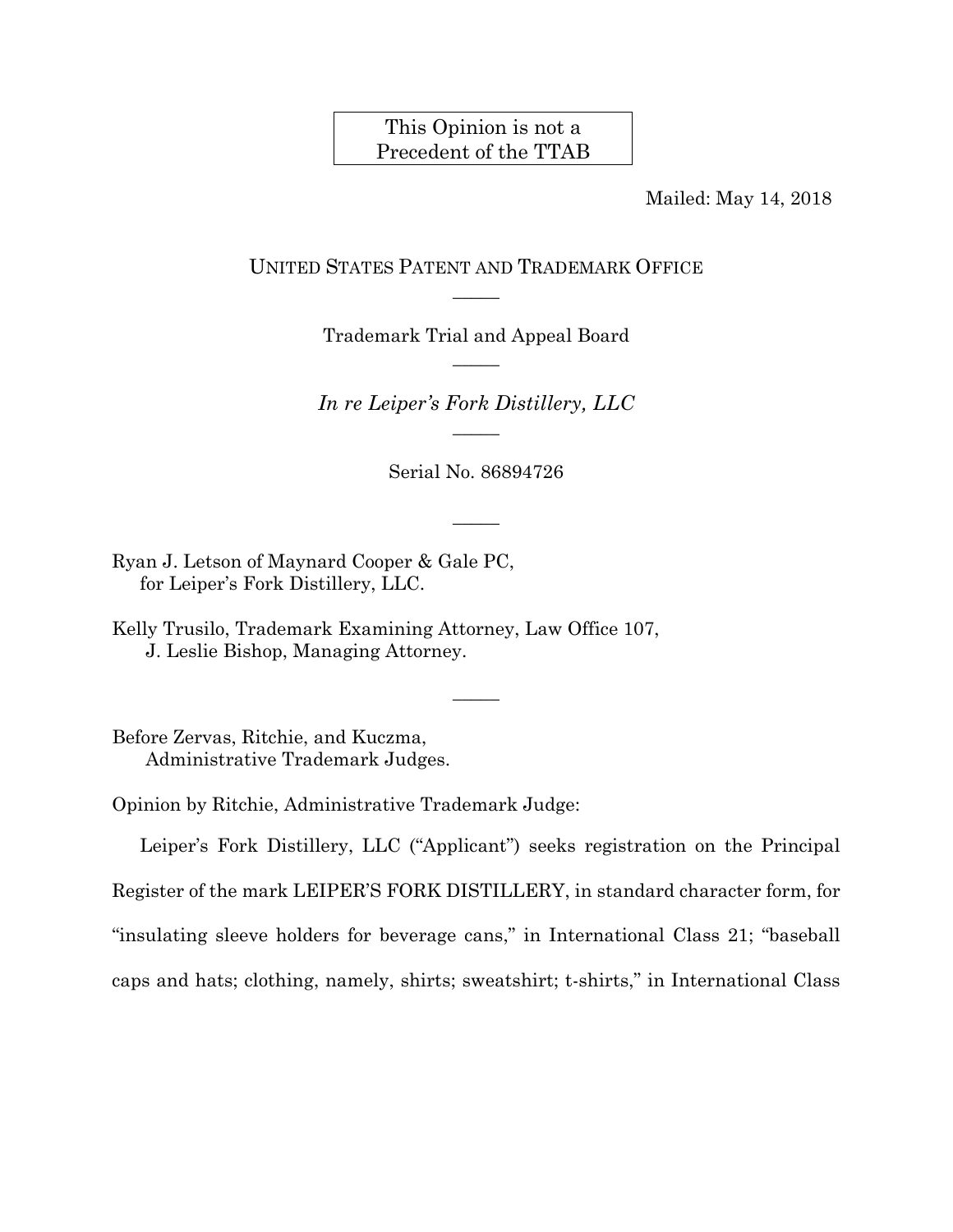25; and "alcoholic beverages except beers; blended spirits; bourbon; distilled spirits; whiskey," in International Class 33.1

The Examining Attorney refused registration of Applicant's mark under Section  $2(e)(2)$  of the Trademark Act, 15 U.S.C. § 1052(e)(2), on the ground that the appliedfor mark is primarily geographically descriptive of the origin of Applicant's goods.

When the refusal was made final, Applicant appealed and requested reconsideration. After the Trademark Examining Attorney denied the Request for Reconsideration, the appeal was resumed. The appeal is now fully briefed. For the reasons discussed below, we affirm the refusal to register.

# I. **Primarily Geographically Descriptive**

The elements of a Section 2(e)(2) geographically descriptive claim are as follows:

(1) the primary significance of the mark is a generally known geographic location;

(2) the source of the goods is the geographic region named in the mark; and

(3) purchasers would be likely to believe the goods or services originate in the geographic place identified in the mark.

*See In re Newbridge Cutlery Co.,* 776 F.3d 854, 113 USPQ2d 1445, 1448-49 (Fed. Cir.

2015); *citing In re Societe Generale des Eaux Minerales de Vittel S.A.,* 824 F.2d 957, 3

USPQ2d 1450, 1452 (Fed. Cir. 1987).

l

<sup>1</sup> Serial No. 86894726, was filed on February 2, 2016, pursuant to Section 1(b) of the Trademark Act, 15 U.S.C. § 1051(b), alleging a bona fide intent to use the mark in all classes, and disclaiming the exclusive right to use the term "DISTILLERY" as to Class 33.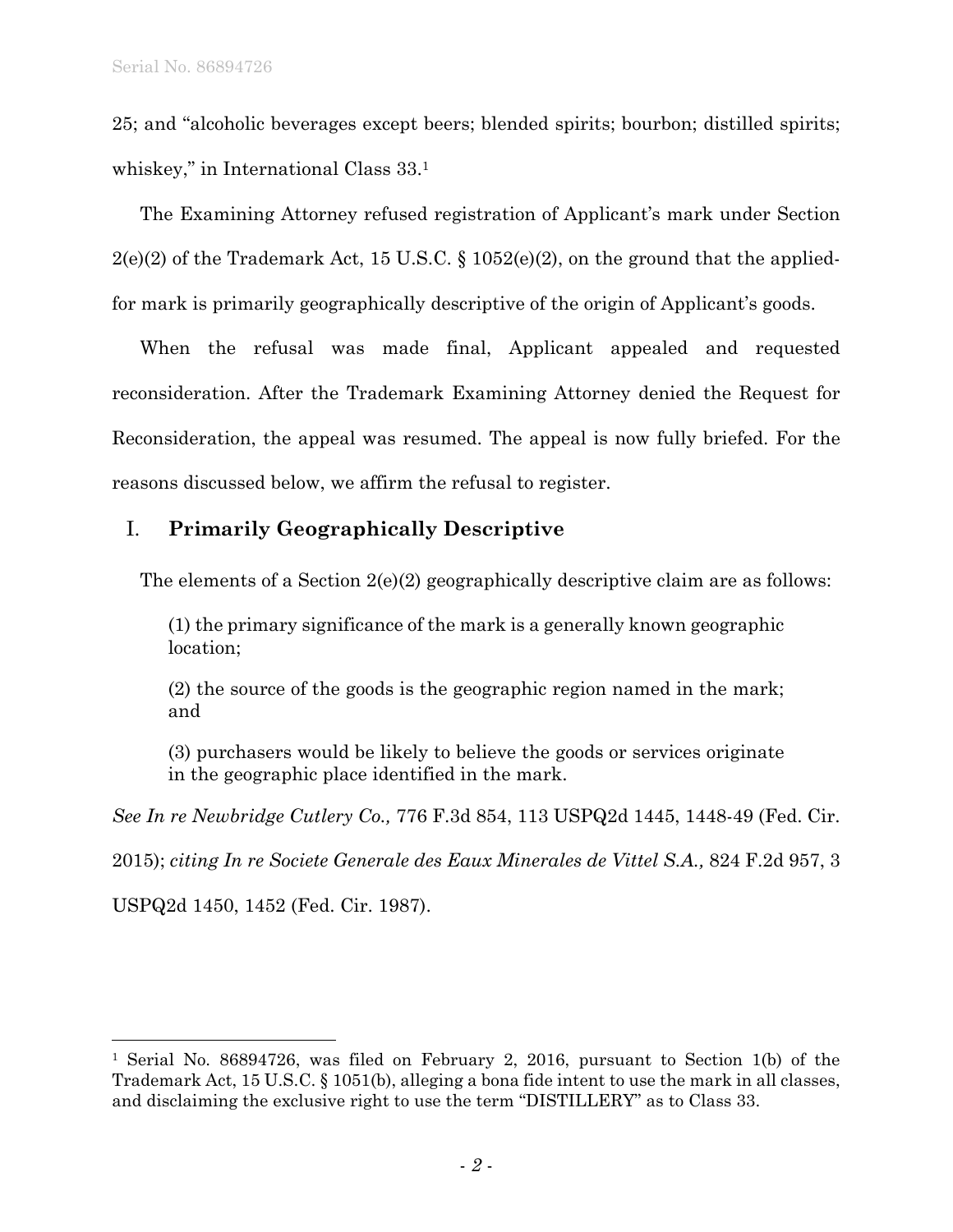l

### A. Primary Significance

With regard to the first prong, the Examining Attorney submitted evidence that Leiper's Fork is a location in Williamson County, Tennessee.

Wikipedia: Leiper's Fork, Tennessee: Leiper's Fork is an unincorporated rural village in Williamson County, Tennessee. It has a population of about 650 on an area of about 1,100 acres (450 ha). The village, located on the Natchez Trace Parkway, is listed on the National Register of Historic Places as a historic district. En.wikipedia.org. Attached to May 24, 2016 Office Action, at 2.

The Examining Attorney also submitted negative dictionary evidence to show that there is no other meaning of the term Leiper's Fork, other than as a village in Tennessee.2 (Attached to January 19, 2017 Final Office Action at 25, 28). Applicant does not dispute this.

Applicant argues, however, that Leiper's Fork is "an obscure location which, even if members of the general public were aware existed, would not have led them to believe Applicant's Goods originate there." 15 TTABVUE 7. In this regard, Applicant cites *Newbridge Cutlery,* 113 USPQ2d at 1449, in which the Federal Circuit, our primary reviewing court, noted that where "the geographic meaning of a location is 'minor, obscure [or] remote,' [cites omitted]" that "indicates that the location is not generally known." As Applicant acknowledges, the court went on to note, however, that "[o]f course, there are many probative factors to the question of whether a location is generally known." *Id.*

<sup>2 &</sup>quot;Negative" dictionary evidence has been defined as "evidence showing that the dictionaries searched do not have an entry for the term." *In re Olin Corp.,* 124 USPQ2d 1327, 1332 (TTAB 2017).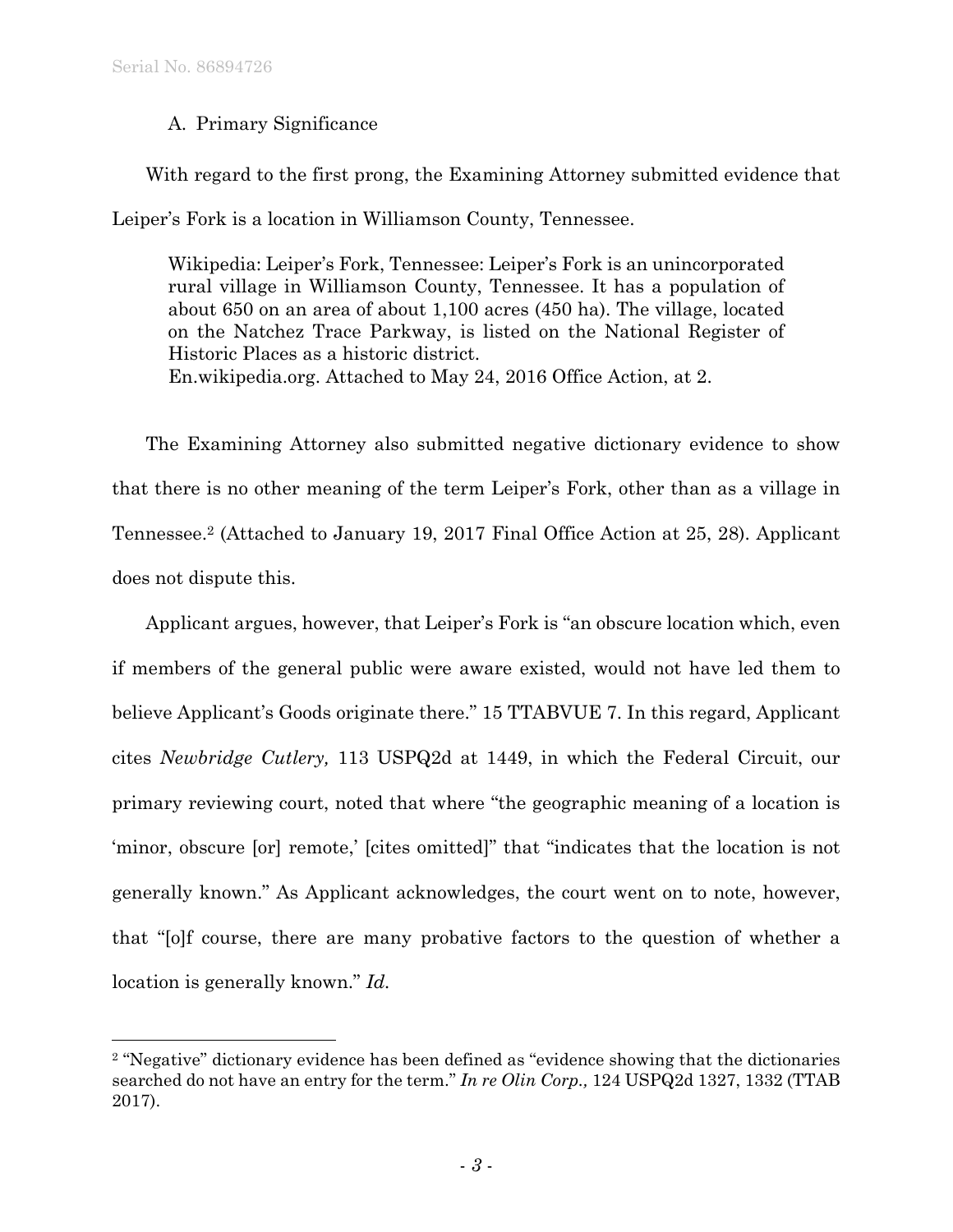In this case, while Leiper's Fork may have a small population, it has a large draw. Internet evidence submitted by the Examining Attorney indicates that Leiper's Fork is a tourist destination of growing popularity in Williamson County; it is listed on the National Historic Registry with the National Park Service; and that well known musicians and artists sometimes come from nearby Nashville to take part in the village's cultural scene. TripAdvisor refers to it as "#7 of 59 things to do in Franklin," January 19, 2017 Final Office Action, at 8, and reviews include comments like "Must see" and "My favorite Sunday place." *Id.* at 10, 11. Another website refers to Leiper's Fork as Williamson County's "hidden gem." January 19, 2017 Final Office Action, at 17. And, several other websites refer to the vibrant culture of the town. January 19, 2017 Final Office Action, at 34, 40, 57. National mentions of the local culture and businesses of Leiper's Fork have been included in such publications as USA Today and Harper's Bazaar, which listed the Moonshine Hill Inn located in Leiper's Fork as a "Top 10 B&B/Inn In the Country." September 13, 2017 Denial of Request for Reconsideration, at 163. Apparently, the allure of Leiper's Fork has been noticed by others as well, as indicated in the following excerpt:

Country Living: You'll Never Believe Which Celebrity Might Be Moving to Leiper's Fork: He just bought more than 100 acres of land in the small Tennessee community. July 7, 2015: When we heard that one big-time celebrity just made a major purchase in Leiper's Fork, Tennessee, we admit, we weren't expecting this: Singer and actor Justin Timberlake recently paid a hefty \$4 million for 126.63 acres of land in the small Southern community.

Countryliving.com; January 19, 2017 Final Office Action, at 43.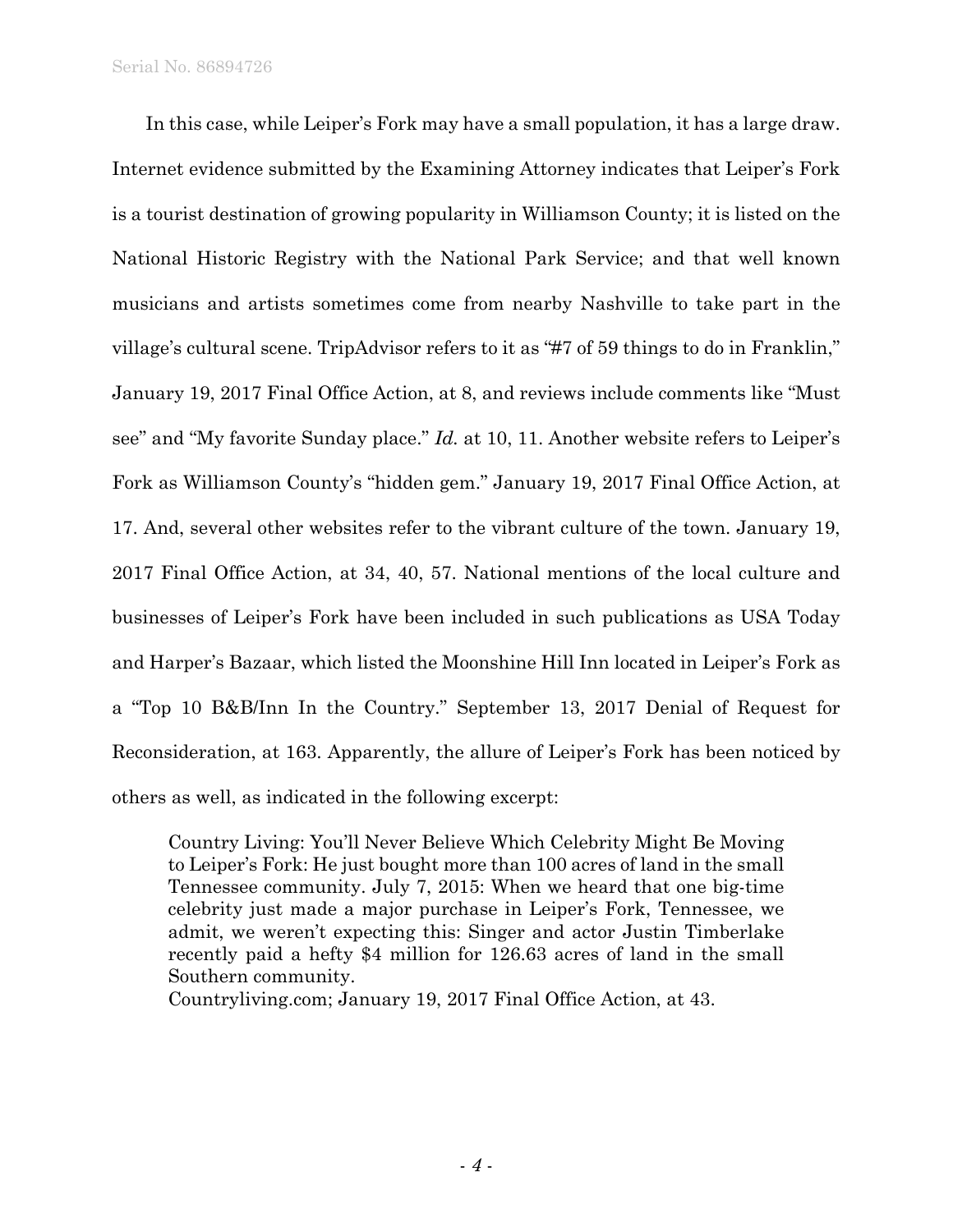Serial No. 86894726

Overall, we find that this case is distinguishable from *Newbridge Cutlery*. There is no dispute that Leiper's Fork has no other meaning than to refer to the village in Tennessee. While it may be a small town or village, Leiper's Fork has built up a reputation that is not remote or obscure. Of course, Applicant's mark is LEIPER'S FORK DISTILLERY. Applicant has disclaimed the term "DISTILLERY" as to its Class 33 goods, which include "alcoholic beverages except beers; blended spirits; bourbon; distilled spirits; whiskey." The addition of the descriptive or generic term "DISTILLERY" does not alter the applicability of the refusal. *See In re JT Tobacconists*, 59 USPQ2d 1080 (TTAB 2001) (MINNESOTA CIGAR COMPANY held primarily geographically descriptive of cigars); *In re Carolina Apparel,* 48 USPQ2d 1542, 1543 (TTAB 1998) (CAROLINA APPAREL primarily geographically descriptive of retail clothing store services).

Thus, we find that the primary significance of LEIPER'S FORK DISTILLERY is a generally known geographic location.

#### B. Origin of the Goods

Next, we consider whether the goods originate from the location. Applicant does not dispute that it is located in Franklin, Tennessee, which neighbors Leiper's Fork, as noted in its address of record. As such, we have found that (1) Leiper's Fork is a generally known location; (2) that the term's primary significance is the village of Leiper's Fork, and (3) the goods do originate from this location. *See In re Spirits of New Merced, LLC*, 85 USPQ2d 1614, 1621 (TTAB 2007) (YOSEMITE BEER held geographically descriptive of beer produced and sold in a brewpub in Merced,

- *5* -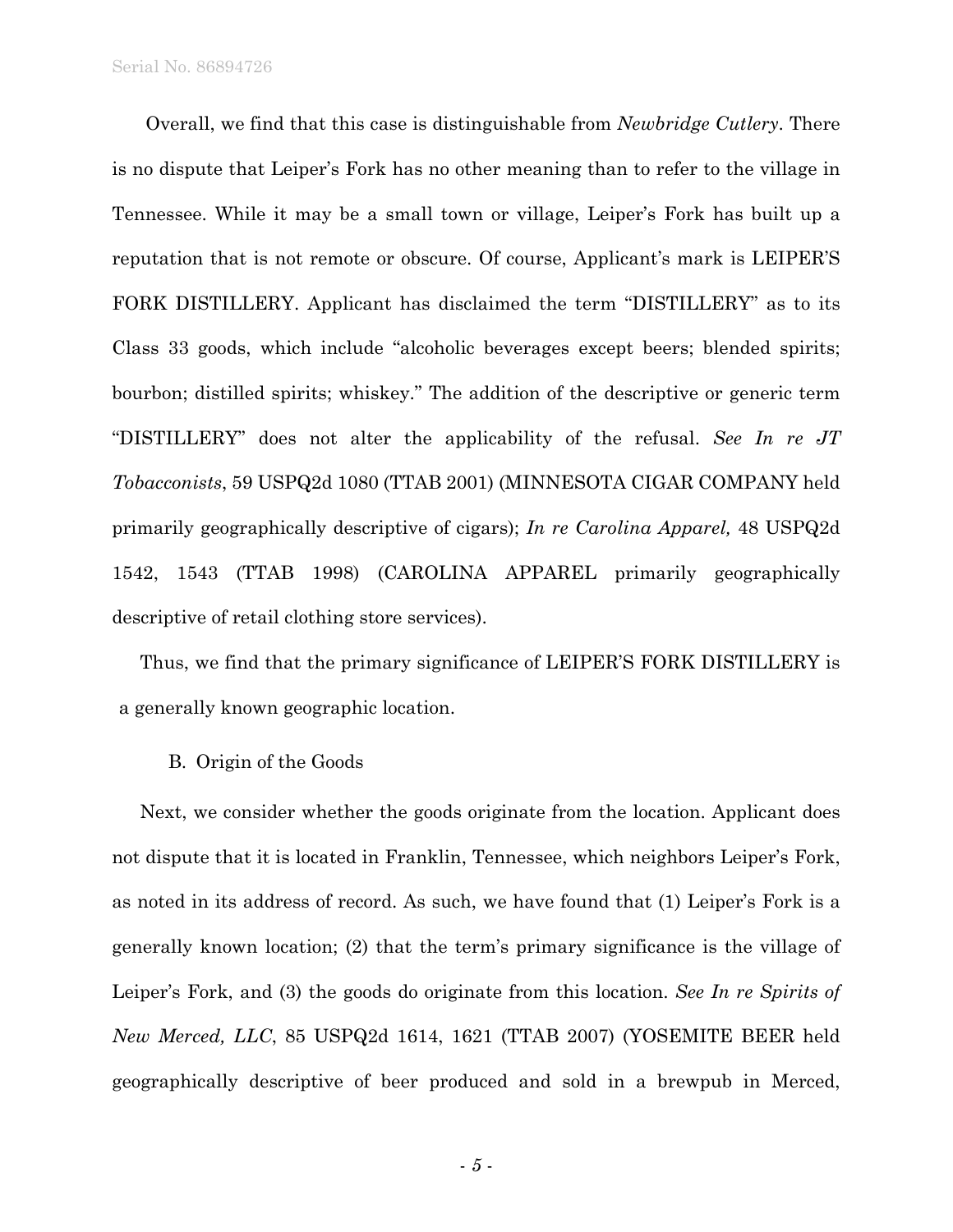$\overline{a}$ 

California, the Board stating that "[s]ince the goods originate at or near [Yosemite National Park], we can presume an association of applicant's beer with the park.").

Thus, we find that the goods originate from this location.

### C. Goods/Place Association

In considering whether there is a goods/place association, we note that where the first two prongs of the test have been satisfied, the third may be presumed. *See In re Cheezwhse.com, Inc.,* 85 USPQ2d 1917, 1920 (TTAB 2008); *see also* Trademark Manual of Examination Procedure (TMEP) § 1210.04 (October 2017).3

Moreover, Applicant also does not dispute that Tennessee is generally known for its whiskey and distilled spirits.4 Applicant included a Wikipedia entry noting that "Tennessee whiskey is one of the top ten exports of Tennessee." July 19, 2017 Request for Reconsideration, at 72, and another website noting "Tennessee whiskey, defined by state law and bound by a rigid distilling process, remains one of the state's top exports and is increasing its overall market share." *Id.* at 81.5 Popular, well-known brands include Jack Daniels and George Dickel. *Id.* at 72.

<sup>3</sup> In *Newbridge Cutlery,* the Federal Circuit noted that "This presumption may well be proper, but, as this case can be decide on other grounds, we do not address its propriety and leave it for another day." *In re Newbridge Cutlery Co.,* 113 USPQ2d at 1449.

<sup>&</sup>lt;sup>4</sup> A place within a greater region known for particular goods may also be known for such goods. *See Corporacion Habanos S.A. v. Guantanamera Cigars Co.,* 102 USPQ2d 1085, 1100 (TTAB 2012) (where Cuba is well-known for cigars and cigar tobacco is produced in Guantanamo, Cuba, "we need not require evidence that Guantanamo itself is famous or otherwise known in the United States for cigars or cigar tobacco.").

<sup>5</sup> See also January 19, 2017 Final Office Action, at 67-76. It was not necessary for Applicant to resubmit all of the evidence already submitted by the Examining Attorney. It was already of record for reference by either the Examining Attorney or Applicant.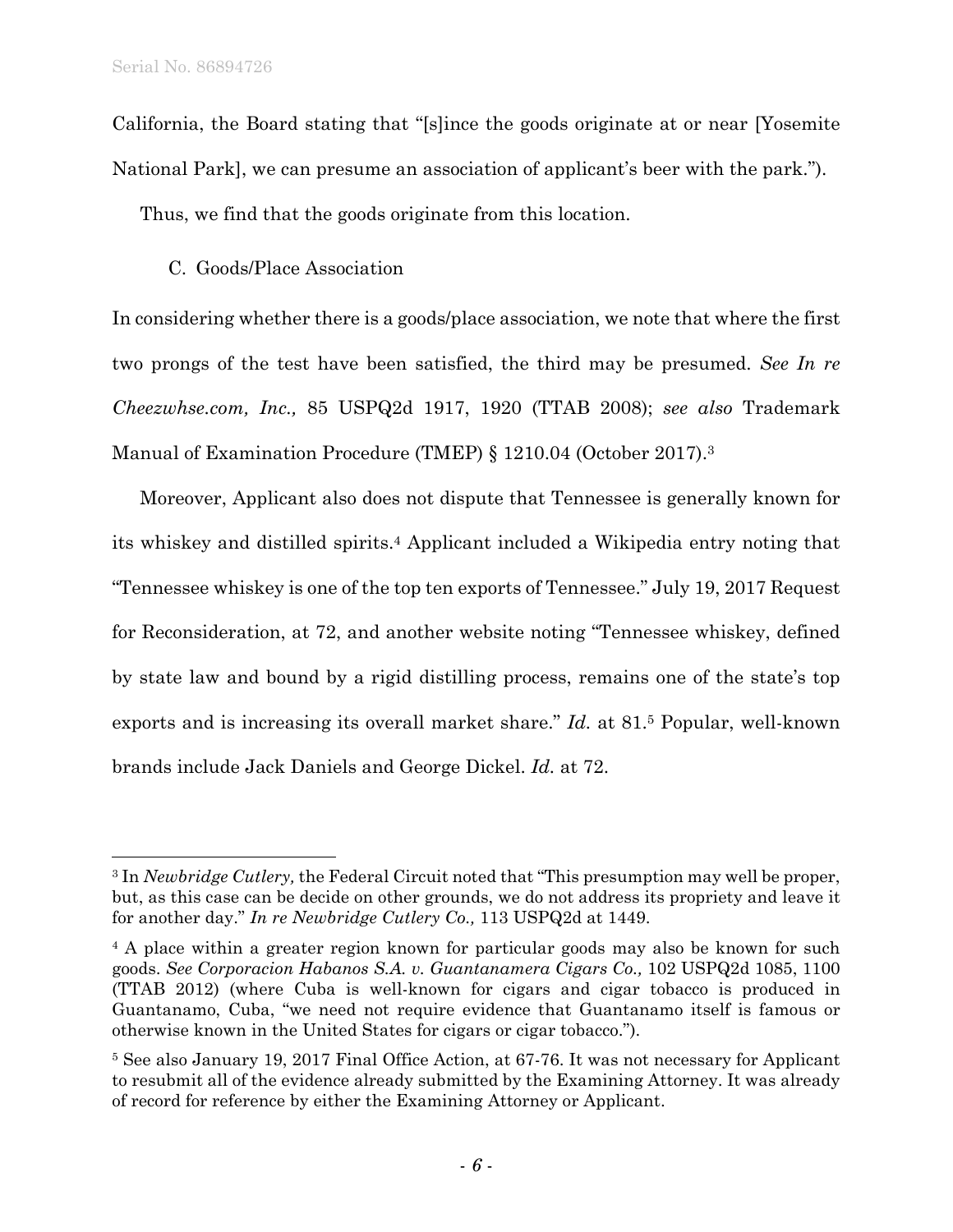One website regarding applicant indicates:

Leiper's Fork Distillery aims to revive the history and heritage of small batch whiskey production in Williamson County, which was once known for its moonshine. January 19, 2017 Final Office Action, at 40-41. [See also July 19, 2017 Request for Reconsideration, at 46].

Applicant's own website similarly states:

It is our aim to resurrect the lost history and heritage of small batch whiskey production in Williamson County. . . . To that end, Leiper's Fork Distillery is creating high end premium whiskeys using local ingredients and pure limestone filtered water, resulting in superior whiskeys with a signature taste. September 13, 2017, Denial of Request for Reconsideration, at 80-81.

These websites indicate that there is a history of whiskey production in

Williamson County, in which Leiper's Fork Distillery lies, as noted by Applicant itself.

We find that there is a goods/place association.

D. Other Arguments by Applicant

Applicant argues that its application should be allowed in any regard since (1) there are third-party registrations on the Principal Register that were approved for "various geographic locations together with the term 'distillery;'" and (2) Applicant has two other applications with the term Leiper's Fork. 15 TTABVUE 21.

Regarding Applicant's co-pending applications, Applicant filed Application No.





86894770 for , and Application No. 86894747 for . Both

identify the same goods as in the present application. Both, however, disclaim the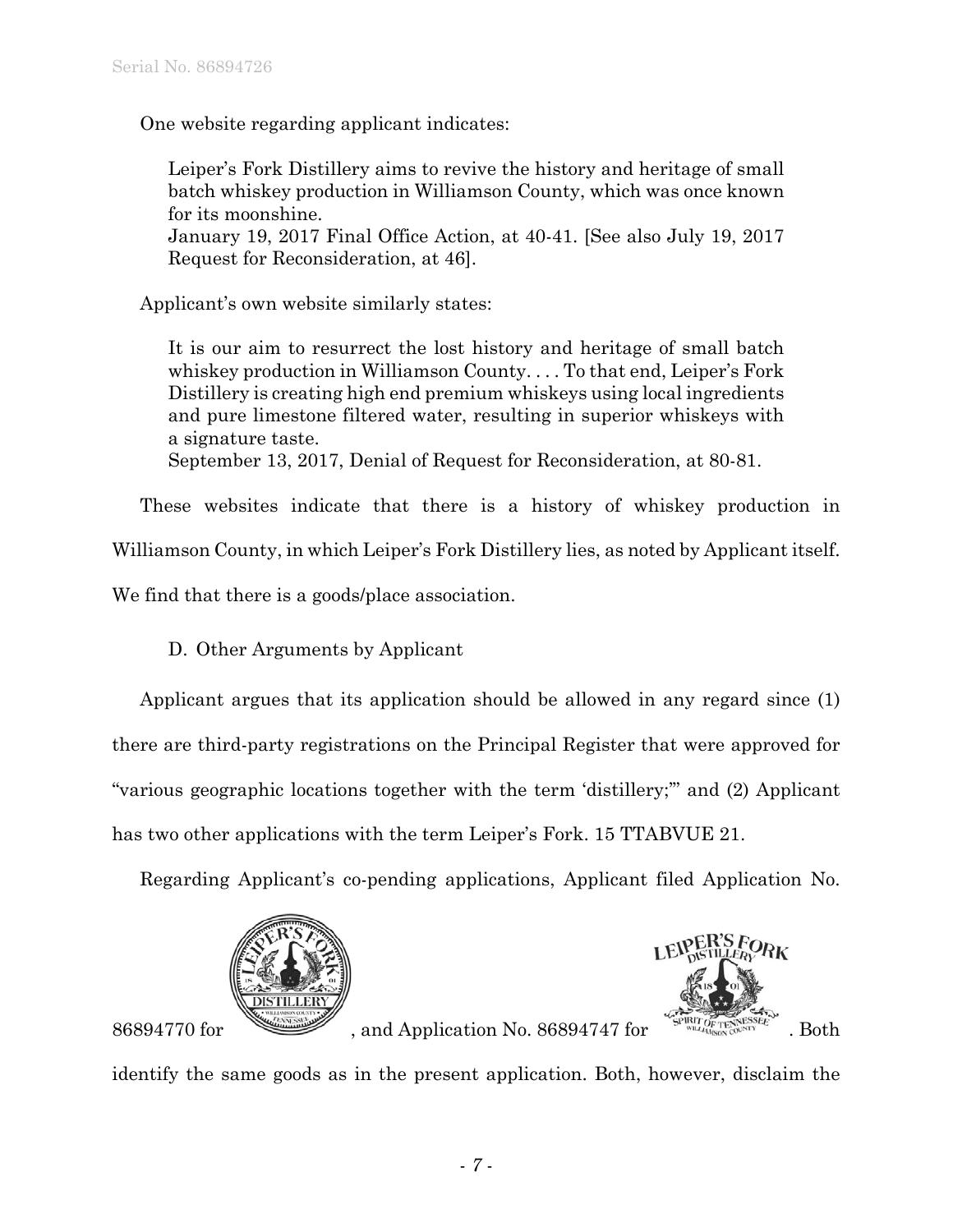exclusive right to the term "LEIPER'S FORK." Thus, if anything, they are evidence that Applicant has previously disclaimed the term.

As for the third party registrations cited by Applicant, these include the following,6 all for alcohol or related goods and services: NEW WORLD DISTILLERY (Registration No. 5220000, and disclaiming DISTILLERY); GLENDALOUGH DISTILLERY, and design (Registration No. 5216501, and disclaiming GLENDALOUGH DISTILLERY); CLEAR CREEK DISTILLERY ORE USA, and design (Registration No. 5150006 and disclaiming DISTILLERY and "ORE USA"); KILIMANJARO DISTILLERY (Registration No. 5161703, and disclaiming DISTILLERY); DUMPLIN' CREEK DISTILLERY (Registration No. 5110242, and disclaiming DISTILLERY); and GOLD RIVER DISTILLERY (Registration No. 4954240, and disclaiming DISTILLERY).

As pointed out by the Examining Attorney, despite the evidence submitted by Applicant, we do not have the full files of these registrations, and we cannot determine that they are primarily merely geographically descriptive. Furthermore, we are not bound by prior registrations. *See In re Cordua Rests., Inc.*, 823 F.3d 594, 118 USPQ2d 1632, 1635 (Fed. Cir. 2016) ("The PTO is required to examine all trademark applications for compliance with each and every eligibility requirement . . . ."); *In re Shinnecock Smoke Shop*, 571 F.3d 1171, 91 USPQ2d 1218, 1221 (Fed. Cir. 2009) ("Even if all of the third-party registrations should have been refused registration . . . , such errors do not bind the USPTO to improperly register

 $\overline{a}$ 

<sup>6</sup> Attached to July 19, 2017 Request for Reconsideration, at 99-109.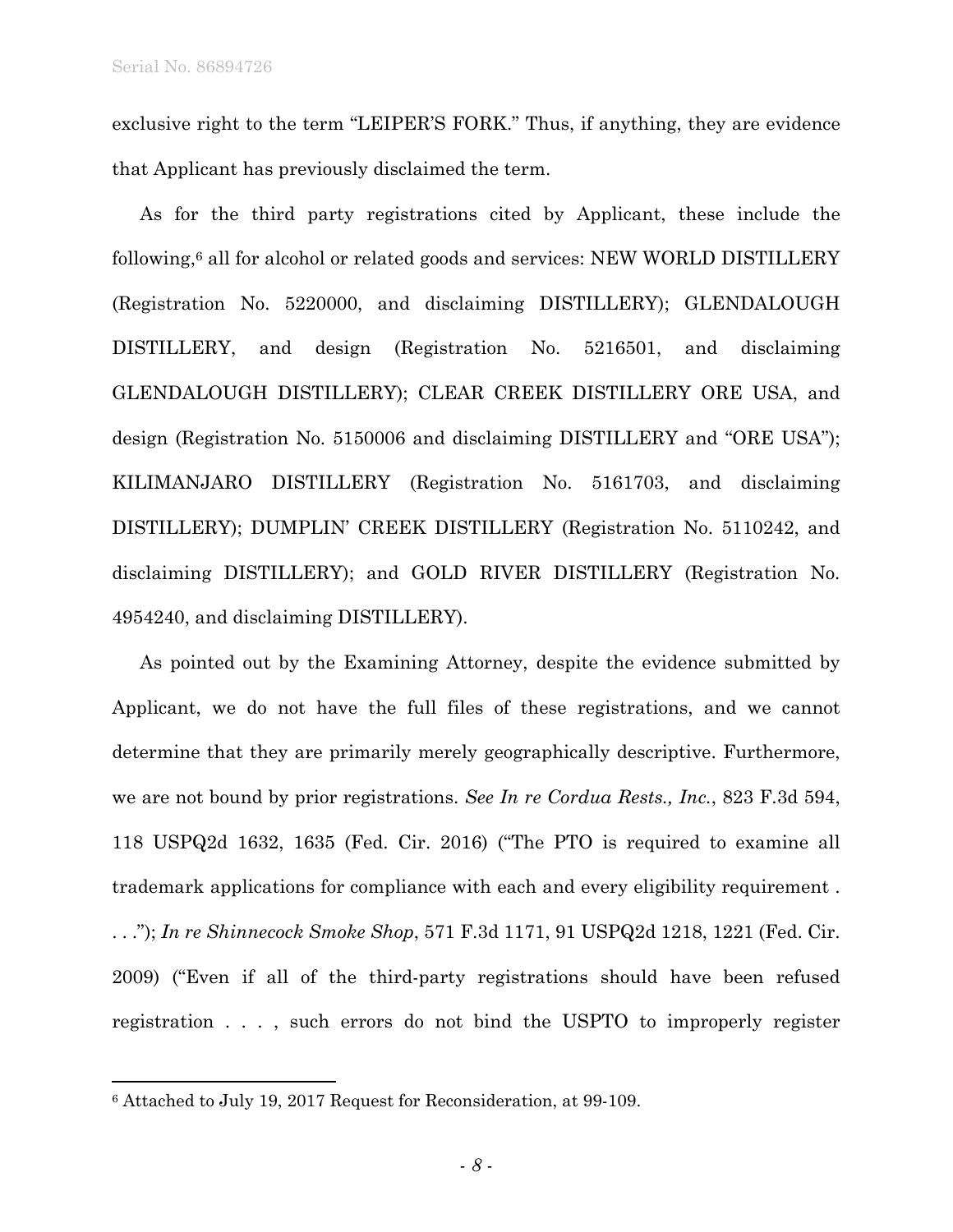l

Applicant's marks.") (citation omitted); *In re Nett Designs, Inc.,* 236 F.3d 1339, 57 USPQ2d 1564, 1566 (Fed. Cir. 2001) ("Even if some prior registrations had some characteristics similar to Nett Designs' application, the PTO's allowance of such prior registrations does not bind the Board or this court.").

The Examining Attorney, meanwhile, submitted numerous third-party registrations7 for marks having a geographic term followed by "DISTILLERY" for alcohol or related goods and services, and registered on the Supplemental Register. These include8: DOOR COUNTY DISTILLERY (Registration No. 4340127, and disclaiming DISTILLERY); DINGLE DISTILLERY, Registration No. 4736842, and disclaiming DISTILLERY); COOPERSTOWN DISTILLERY (Registration No. 5287997, and disclaiming DISTILLERY); ROCK TOWN DISTILLERY (Registration No. 4437760, and disclaiming DISTILLERY); OZARK DISTILLERY (Registration No. 4527263, and disclaiming DISTILLERY); ST AUGUSTINE DISTILLERY CO., and design (Registration No. 4693600, and disclaiming DISTILLERY CO.); CANNERY ROW DISTILLERY (Registration No. 4683027, and disclaiming DISTILLERY); APPALACHIAN GAP DISTILLERY (Registration No. 4915541, and disclaiming DISTILLERY); LITCHFIELD DISTILLERY (Registration No. 4990570, and disclaiming DISTILLERY); NAPA VALLEY CRAFT DISTILLERY, Registration No. 4943408 and disclaiming CRAFT DISTILLERY); DAYTON DISTILLERY (Registration No. 5014961, and disclaiming DISTILLERY); BOSTON HARBOR

<sup>7</sup> Which is not to say that we find these third-party registrations any more persuasive than those submitted by Applicant.

<sup>8</sup> Attached to September 13, 2017 Denial of Request for Reconsideration, at 11-46.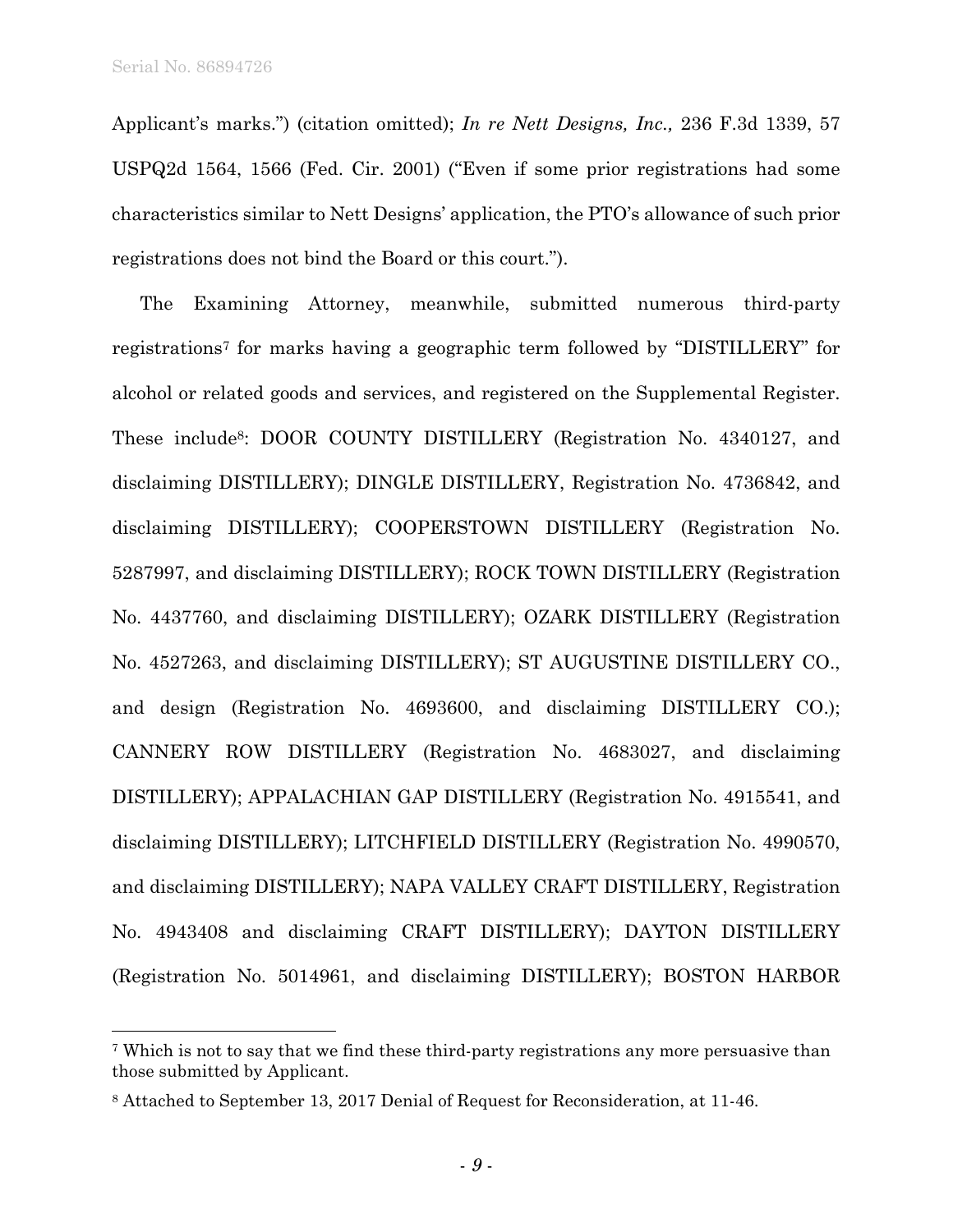DISTILLERY (Registration No. 5130763, and disclaiming DISTILLERY); and LOS ANGELES DISTILLERY (Registration No. 5258044, and disclaiming DISTILLERY).

Thus, we find Applicant's arguments to be unavailing.

E. Request for Remand to Supplemental Register

In its brief, Applicant included a request, in the alternative, that in the event the refusal is affirmed, that the application be remanded for registration on the Supplemental Register. 15 TTABVUE 23. There are a few problems with this request. First, a request for remand should not be buried in a brief. Second, Applicant has not submitted a statement of use in this application. Third, a request for remand to consider an amendment, such as this, will be considered "upon a showing of good cause." Trademark Trial and Appeal Board Manual of Procedure (TBMP) § 1205.01 (June 2017). However, considering the late point at which Applicant filed the request, the alternative nature of the request, and the fact that Applicant has not yet filed a Statement of Use, the request is denied.

#### F. Conclusion

We find the primary significance of LEIPER'S FORK DISTILLERY to be Leiper's Fork, Tennessee, a geographical location that is generally known to the relevant United States consumers, and which has no other meaning. Because the origin of the goods is in the vicinity of Leiper's Fork, Tennessee, we find that the relevant consumers are likely to make a goods/place association. This is especially so, due to the renown of Tennessee whiskey, and the association of whiskey with Tennessee, and indeed, Applicant's own reference to the historical past of whiskey in Williamson